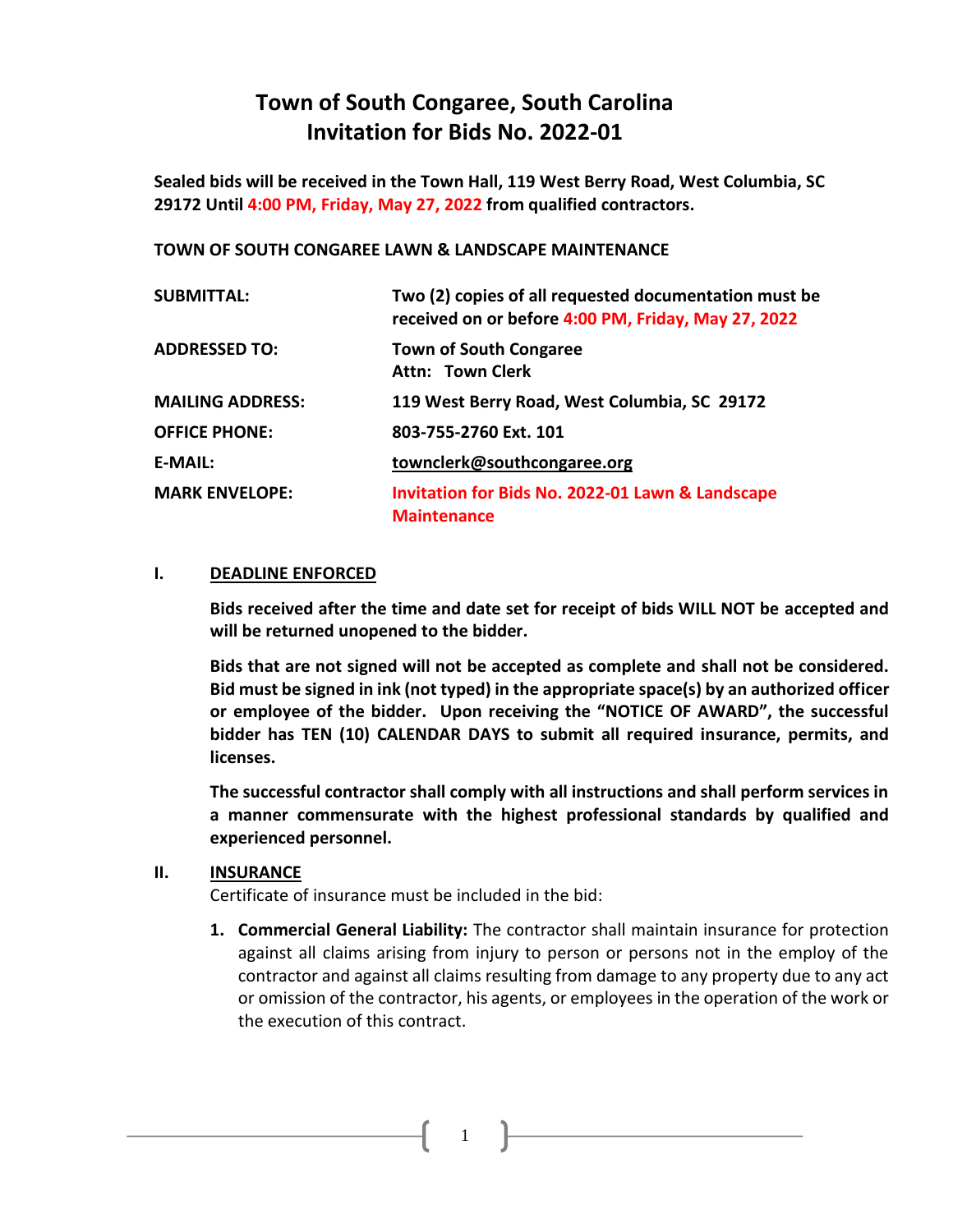- **2. Comprehensive Automobile Liability**: The contractor shall maintain Automobile Liability Insurance for protection against all claims arising from the use of vehicles, rented vehicles, or any other vehicle in the prosecution of the work included in this contract. Such insurance shall cover the use of automobiles and trucks on and off the site of the project.
- **3. South Carolina Workers' Compensation Insurance:** The contractor shall maintain Workers' Compensation Insurance for all his employees who are in any way connected with the performance under this agreement. Such insurance shall comply with all applicable state laws.
- **4.** Contractor shall provide the Town with a **Certificate of Insurance** showing proof of insurance acceptable to the town. Certificates containing wording that releases the insurance company from liability for non-notification of cancellation of the insurance policy are not acceptable.
- **5.** Contractor and/or its insurers are **responsible** for payment of any liability arising out of Workers' Compensation, unemployment or employee benefits offered to its employees.
- **6.** Workers' Compensation policy is to be **endorsed** to include a waiver of subrogation in favor of the Town, its officers, officials, employees, and agents.
- **7.** The successful contractor shall **maintain** the Automobile Liability and General Liability insurance, naming the Town, its officers, officials, employees and agents as Additional Insured as respects liability arising out of the activities performed in connection with this request for bids. Certificates showing proof of such insurance shall be submitted to Town prior to commencement of services under this Agreement by email at townclerk@southcongaree.org. Further, it shall be an affirmative obligation upon the vendor to advise Town by e-mail sent to townclerk@southcongaree.org, within two days of the cancellation or substantive change of any insurance policy set out herein, and failure to do so shall be construed to be a breach of this Agreement.
- **8.** Should contractor **cease** to have insurance as required during any time, all work by contractor pursuant to this agreement shall cease until insurance acceptable to the Town is provided.

#### **III. SCOPE OF WORK**

**Requested jobs will be performed during the fiscal year beginning July 1, 2022 ending June 30, 2023.**

**1. BI-WEEKLY (July/August/September 2022 and May/June 2023)** 

#### **a. Sidewalks and Main Road (Hwy302 & Ramblin Road)**

i. Mow/ maintain turf/grass between sidewalks and main road. In addition, a minimum of a foot where brush/limbs have grown over sidewalk both sides of road. The exception is where a resident has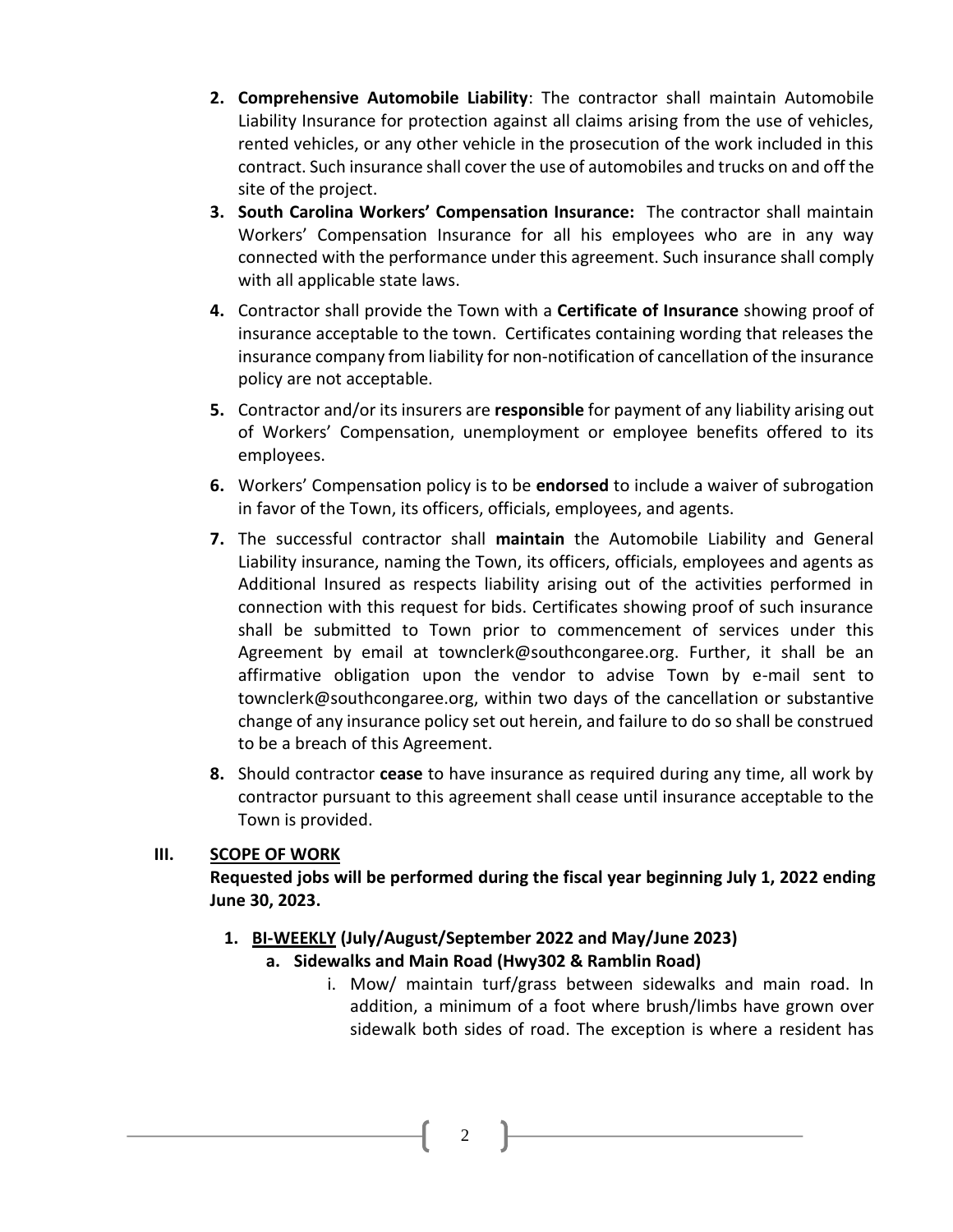planted within a foot on private property.

- ii. Remove debris/grass cuttings/pine straw from sidewalk with air blower. The exception is where the debris/grass cuttings/pine straw is blown into the road or on private property.
- iii. Edge grass from sidewalks and remove debris.
- **b. Town Entrance Sign – SC-302 & Old Dunbar Road :**
	- i. Mowing: all turf shall be mowed.
	- ii. Trimming: string line trimming around trees, landscape beds and other obstacles in the turf shall be performed with each mowing. Damage to plant/trees materials due to string line trimming shall be replaced by the contractor w/in 10 days.
	- iii. Clean-Up: removal of all trash prior to mowing each time. Grass clippings will be removed from all hard surfaces prior to departure each time employees are on the premises. Removal of all trash and debris is to be removed from the property before departure; this shall include small branches.
	- iv. Pruning: Christmas tree / shrubs / plants shall be pruned to maintain a natural appearance of the species with removal of non-variegated stems, stray shoots, suckers, and dead/damaged/diseased wood in the spring after flowering or late summer (depending on specific species requirement).

#### **c. Town Center—Hwy 302 & Ramblin Road (at Christmas Tree)**

- i. Mowing: all turf shall be mowed
- ii. Trimming: string line trimming around trees, landscape beds and other obstacles in the turf shall be performed with each mowing. Damage to plant/trees materials due to string line trimming shall be replaced by the contractor w/in 10 days.
- iii. Clean-Up: removal of all trash prior to mowing each time. Grass clippings will be removed from all hard surfaces prior to departure each time employees are on the premises. Removal of all trash and debris is to be removed from the property before departure: this shall include small branches.
- iv. Pruning: Christmas tree / shrubs / plants shall be pruned to maintain a natural appearance of the species with removal of non-variegated stems, stray shoots, suckers, and dead/damaged/diseased wood in the spring after flowering or late summer (depending on specific species requirement).

#### **2. MONTHLY at Town of South Congaree Complex:**

a. Turf & Bed Areas: Turf shall be mowed; plant beds edged, excess debris/trash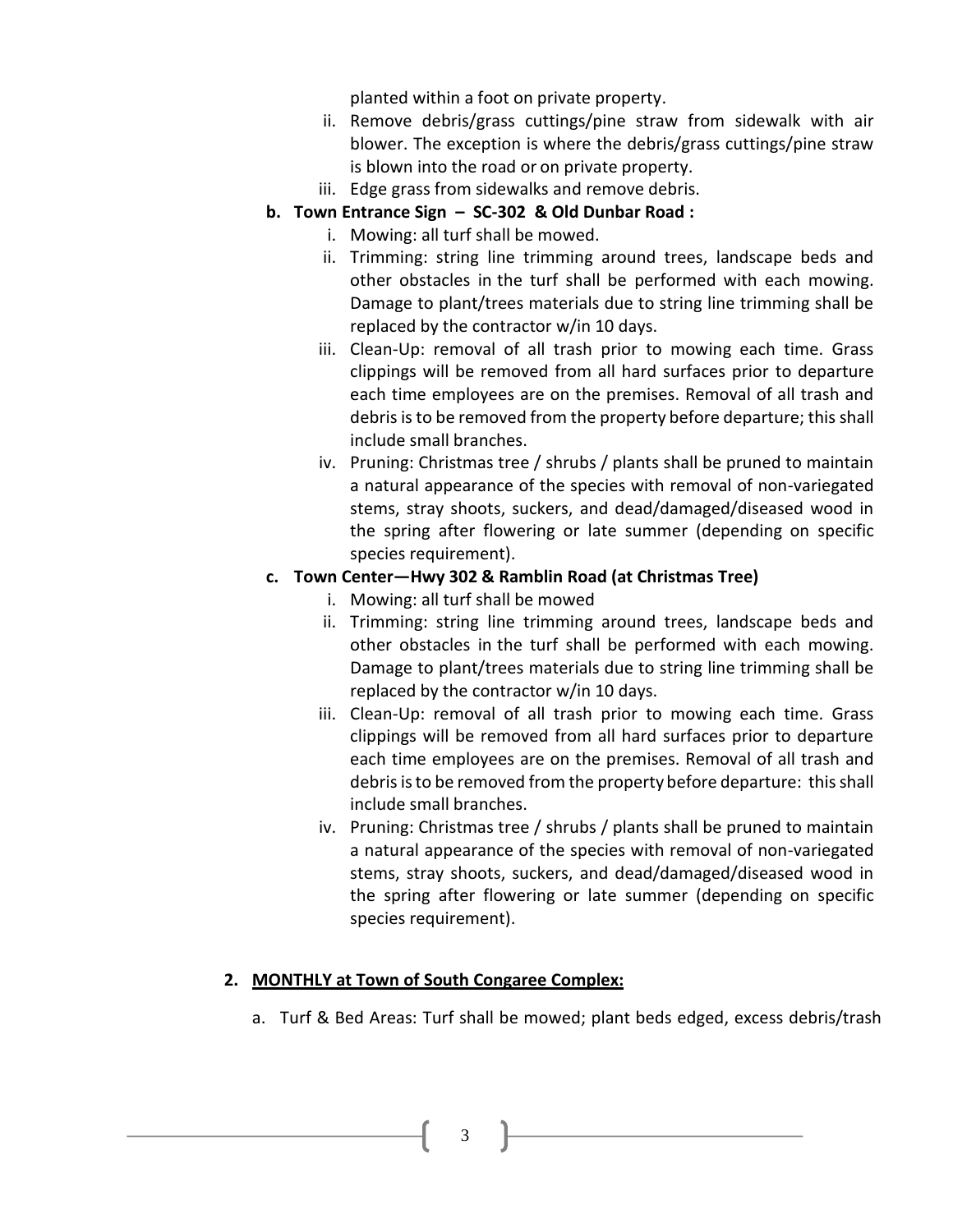collected and disposed of to include fall/winter leaves.

- b. Shrubbery/Ornamental trees: shrubbery trimmed/pruned and weed to be controlled in plant beds by manual/chemical means. This includes shrubbery along the fence at park but does not include the park area.
- c. Hardscapes: Air blown free of excess debris, weed controlled by manual/chemical means, sidewalks edged, and excess trash/debris collected and disposed of.
- d. Clean-Up: removal of all trash prior to mowing each time. Grass clippings will be removed from all hard surfaces prior to departure each time employees are on the premises. Removal of all trash and debris is to be removed from the property before departure; this shall include small branches.

#### **3. JANUARY 2023:**

Pine straw to be installed around bed areas at Town of South Congaree Complex and Town Sign area. Remove debris/pine straw/leaves with air blower on sidewalks throughout town.

#### **4. ADDITIONAL MAINTENANCE:**

**OCTOBER 2022 & APRIL 2023:** Mow, remove overgrowth and debris from highway right-of-way to include stormwater drainage ditches and around covered stormwater drains.

#### **5. LOCATIONS:**

- a. Hwy SC-302 and Old Dunbar Road at the Main Town Entrance sign to Church Street on both sides of the street.
- b. Ramblin Road sidewalks from the intersection of Ramblin Road and SC-302 to the Town limit sign near Congaree Baptist Church.
- c. Property at corner of Ramblin Road and SC-302 (Town Center -Christmas Tree).
- d. Town Hall Complex which includes all areas around building, parking lots, turf areas, bed areas and Ramblin Road and West Berry Road frontage.

#### **6. General**

- a. Trimming and cleaning activities will be conducted bi-weekly as specified above beginning July, 2022. Bi-weekly services will be completed during the first and third (full) weeks of the month.
- b. Failure to complete all required services by the last day of the scheduled month will result in cancellation of the contract.
- c. The removal of all debris will be the responsibility of the contractor.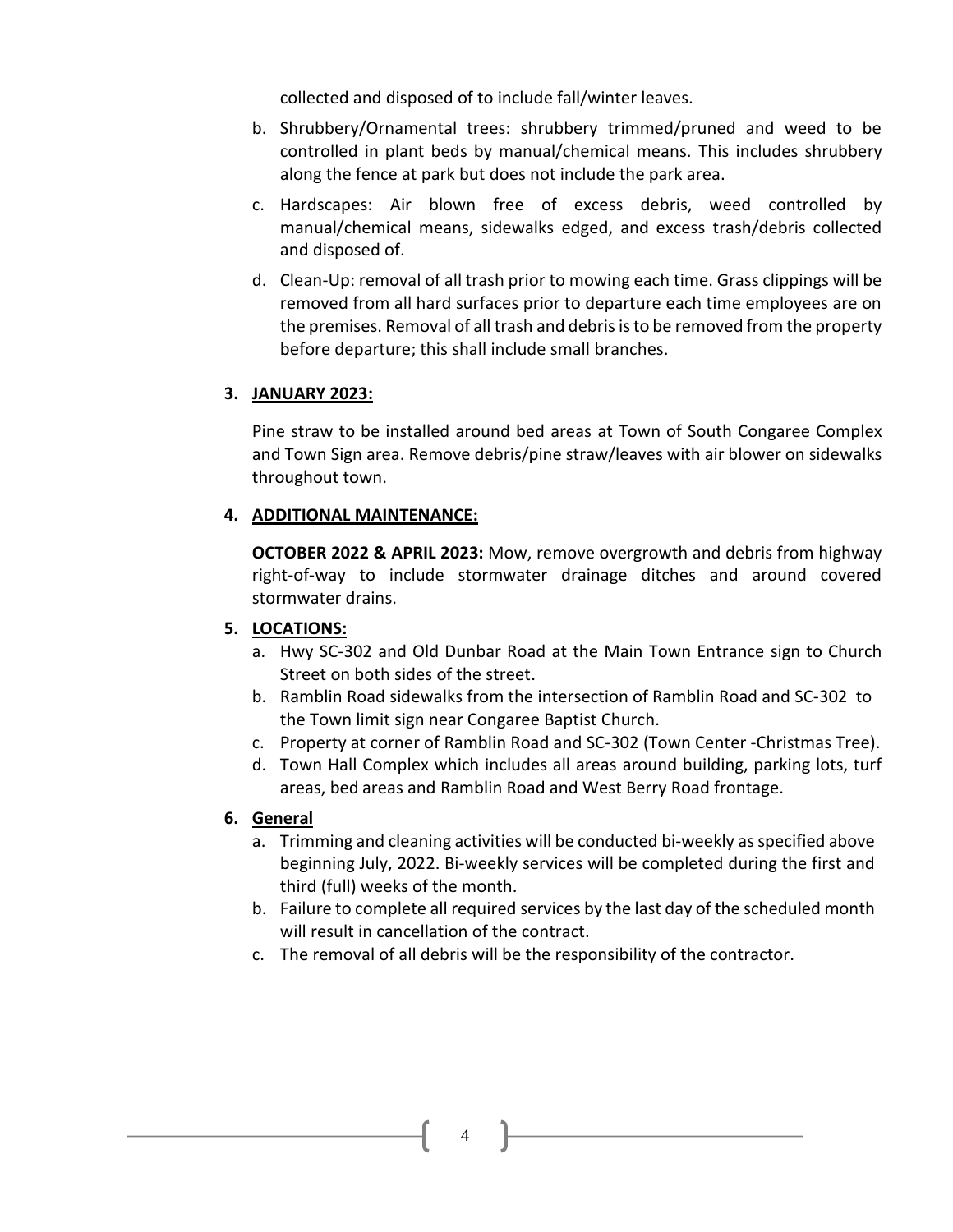#### **IV. GENERAL TERMS & CONDITIONS**

#### **1. COMPANY BACKGROUND**

Company's location, Company's local business license information if company located in the Town of South Congaree, Company's stability and length of time in business, Company's size and ability to dedicate staff to the service, Company's bonding information is to be provided.

## **2. BID OPENING AND AWARD**

Bids will be examined promptly after opening and each bid will be announced to all participating. It is not a practice to award any bid until the Council has ample time to review each Bid.

## **3. BACKGROUND CHECK**

The Town reserves the right to conduct a background inquiry of each bidder which may include the collection of appropriate criminal history information, contractual and business associations and practices, employment histories and reputation in the business community. By submitting a proposal to the Town, the bidder consents to such an inquiry.

## **4. REQUIREMENTS**

The successful contractor shall comply with all instructions and shall perform services in a manner commensurate with the highest professional standards by qualified and experienced personnel.

## **5. INDEPENDENT CONTRACTOR**

The contractor shall be legally considered an independent contractor and neither the contractor nor its employees shall, under any circumstances, be considered employees of the Town; and the own shall be at no time legally responsible for any negligence or other wrong doing by the contractor or its employees. Further, the Town shall not provide to the contractor any insurance coverage or other benefits, including Worker's Compensation, normally provided by the Town for its employees.

#### **6. TERMINATION FOR CONVENIENCE OR CAUSE**

The performance of work under the contract may be terminated by the Town in whole or in part whenever the Town determines that termination is in the Town's best interest. Any such termination shall be effected by the delivery to the contractor of a written notice of termination at least fifteen (15) days before the date of termination, specifying the extent to which performance of the work under the contract is terminated and the date upon which such termination becomes effective. The performance of work under the contract may be terminated by the Town in whole or in part whenever the Town determines, in its sole discretion that the selected contractor is not performing as set out in the contract.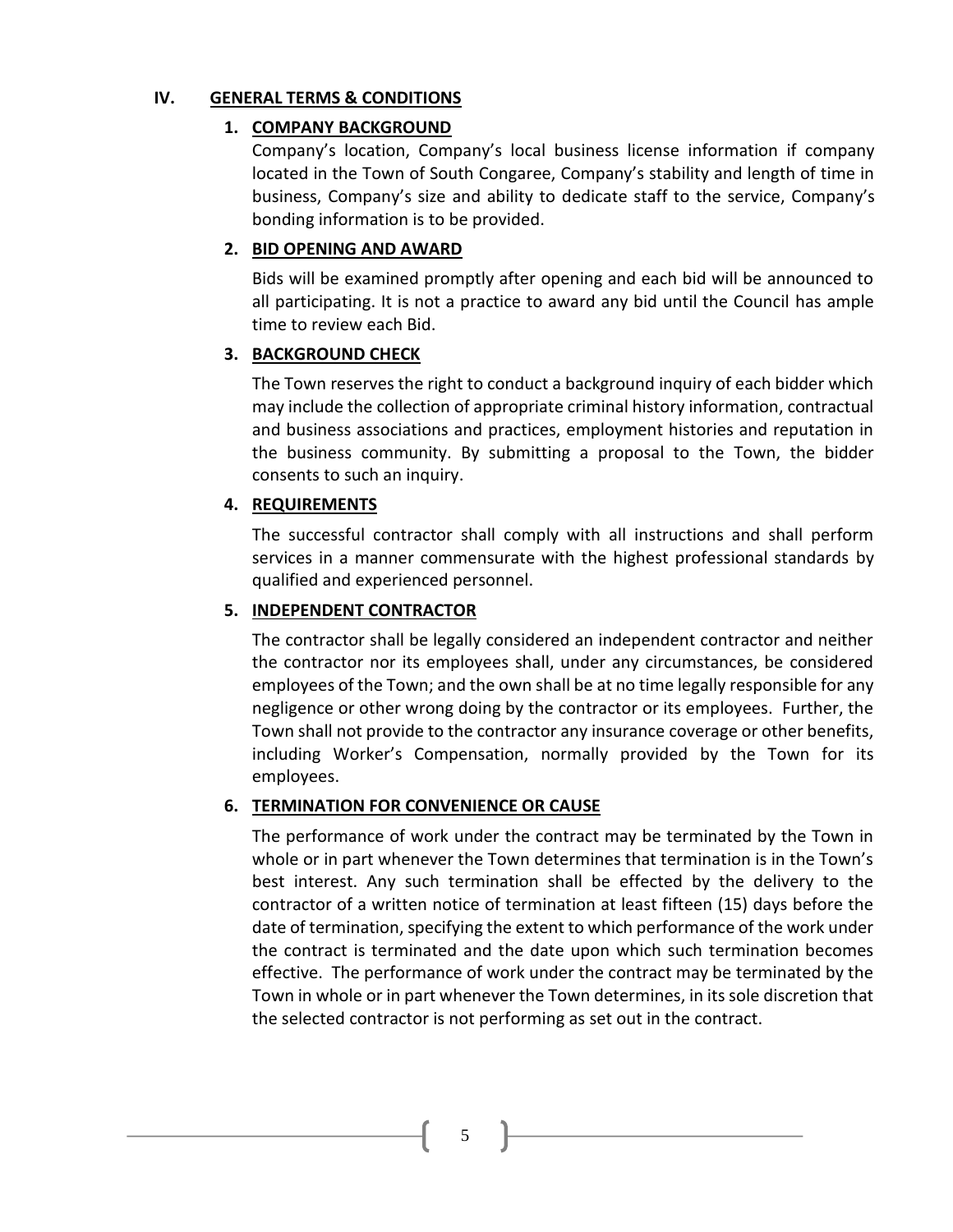## **7. EMPLOYMENT DISCRIMINATION**

During the performance of the contract, the successful contractor agrees not to discriminate against any employee or applicant for employment because of race, religion, color, sex, age, handicap, or national origin

## **8. CERTIFICATES AND LICENSES**

The contractor shall secure and pay for licenses, permits and/or certificates that may be necessary for proper execution and completion of the contract, and which are legally required when bids are received, or negotiations concluded.

- **9. FAILURE TO COMPLY** with all instructions may result in the bid being deemed non-responsive.
- **10. PROPOSALS** must be received by the Town of South Congaree, 119 West Berry Road, West Columbia, SC 29172 by **4:00 PM Friday, May 27, 2022.**
- **11. DIRECT ALL INQUIRIES:** Town Clerk, **[townclerk@southcongaree.org](mailto:townclerk@southcongaree.org)**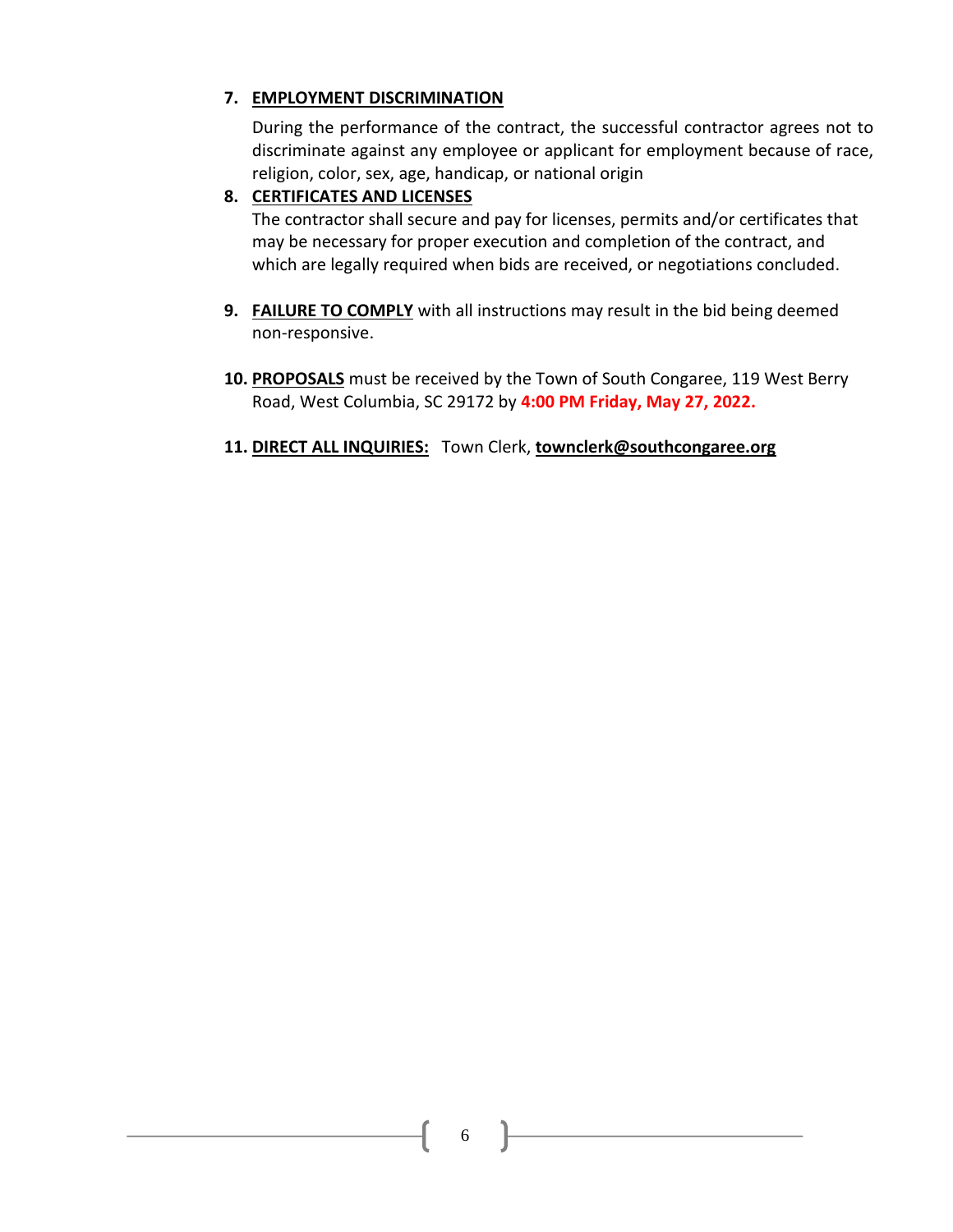# **TO BE RETURNED WITH BID PACKAGE**

#### **SUMMARY WORKSHEET**

This form must constitute the first page of the response to the Request for Proposals. Any response that does not contain this form as its first page shall be considered non- responsive.

|                                              | Approx.  | <b>Work Item</b><br><b>Description</b>                                                                                                                               | <b>Bid Amount</b>  | <b>Multiplied</b><br>by<br><b>Months to</b><br>be serviced | <b>Total</b> |
|----------------------------------------------|----------|----------------------------------------------------------------------------------------------------------------------------------------------------------------------|--------------------|------------------------------------------------------------|--------------|
| $1 - B$ I-Weekly                             |          | Mow/maintain turf/grass between sidewalks<br>and main road                                                                                                           |                    | x <sub>5</sub>                                             |              |
| 2-BI-Weekly                                  |          | Remove debris/grass cuttings/pine straw<br>from sidewalk with air blower                                                                                             |                    | x 5                                                        |              |
| 3- July/Aug &<br>Sept.2022,<br>May/June 2023 |          | Edge grass from sidewalks & remove debris                                                                                                                            |                    | x 5                                                        |              |
| 4-Bi-weekly                                  |          | Entrance Sign: Trim/mow/maintain turf/grass<br>& remove debris                                                                                                       |                    | x10                                                        |              |
| 5-Bi-weekly                                  | 1 acre   | Town Centre: Trim/mow/maintain turf/grass<br>& remove debris to include Christmas Tree<br>Trim                                                                       |                    | x <sub>10</sub>                                            |              |
| 6-Monthly                                    | .75 acre | South Congaree Town Hall Complex: Maintain<br>all areas around building, parking lots, turf<br>areas, bed areas & road frontage including<br>shrubbery at park fence |                    | x <sub>5</sub>                                             |              |
| 7-Jan 2023                                   | .5 acre  | Pine straw Town Hall Complex and air blow<br>sidewalks throughout town                                                                                               |                    | x <sub>1</sub>                                             |              |
| Additional<br>Option:                        |          |                                                                                                                                                                      |                    |                                                            |              |
| 8-October 2022<br>& April 2023               |          | Mow, remove overgrowth and debris from<br>highway right-of-way to include storm water<br>drainage ditches and around covered storm<br>water drains.                  |                    | x <sub>2</sub>                                             |              |
|                                              |          |                                                                                                                                                                      | <b>GRAND TOTAL</b> |                                                            |              |

I have reviewed the physical location of all required landscaping and mowing as defined in **RFP2022-01.**

\_\_\_\_\_\_\_\_\_\_\_\_\_\_\_\_\_\_\_\_\_\_\_\_\_\_\_\_\_\_\_\_\_\_\_\_\_\_\_\_\_\_\_\_\_\_\_\_\_\_\_\_\_\_\_\_\_\_\_\_\_\_\_\_\_\_\_\_\_\_\_\_\_\_\_\_\_\_

 $\overline{\phantom{a}}$  , and the contribution of the contribution of the contribution of the contribution of the contribution of the contribution of the contribution of the contribution of the contribution of the contribution of the

Signature: Date: Date: Date: Date: Date: Date: Date: Date: Date: Date: Date: Date: Date: Date: Date: Date: Date: Date: Date: Date: Date: Date: Date: Date: Date: Date: Date: Date: Date: Date: Date: Date: Date: Date: Date: D

Print Name: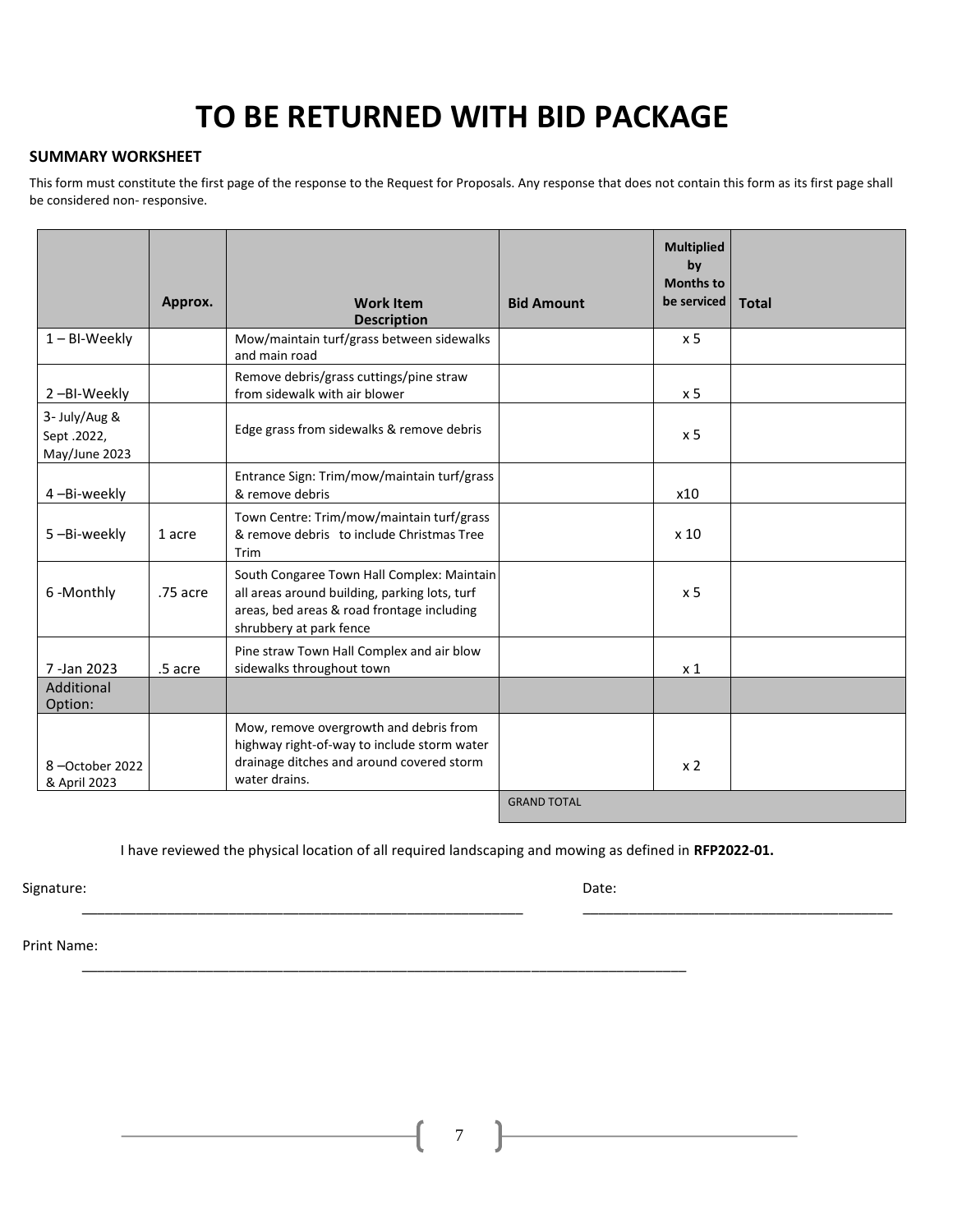# TO BE RETURNED WITH BID PACKAGE

# **INFORMATON SHEET**

| Business Located in Town of South Congaree: $\Box$ Yes $\Box$ No Business License Obtained: $\Box$ Yes | No           |
|--------------------------------------------------------------------------------------------------------|--------------|
| <b>Mailing Address:</b>                                                                                |              |
|                                                                                                        |              |
|                                                                                                        |              |
|                                                                                                        |              |
|                                                                                                        |              |
| Time                                                                                                   |              |
|                                                                                                        |              |
|                                                                                                        |              |
|                                                                                                        |              |
|                                                                                                        |              |
|                                                                                                        |              |
|                                                                                                        |              |
|                                                                                                        |              |
| Date Delivered:                                                                                        | Received By: |